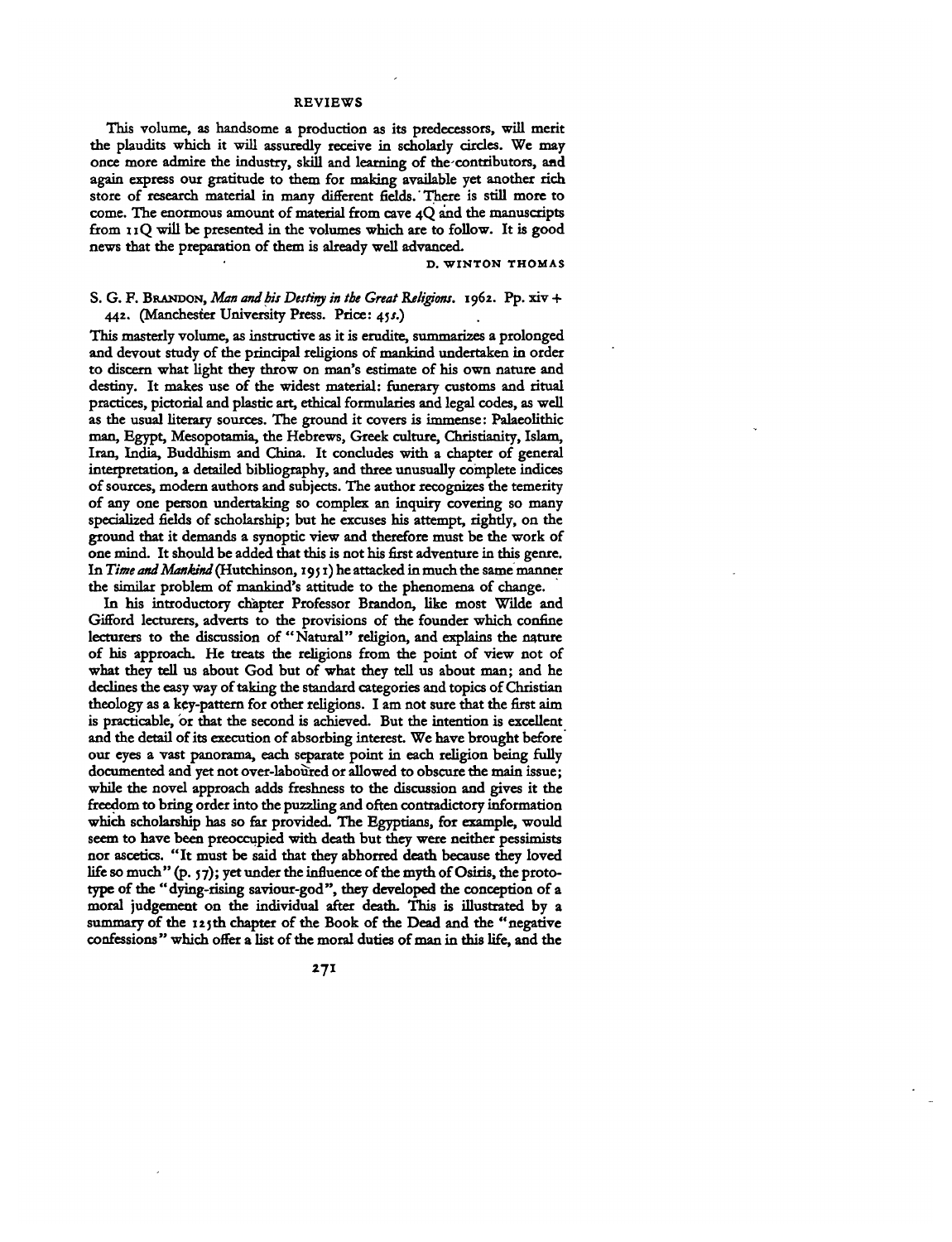**impressiveness of the whole is enhanced by a short description of the vignettes depicting the judgement scene. Professor Brandon presents us here in a few pages with a convincing picture of a fundamentally empirical people with a profound love of the world they saw before them, a profound lack of curiosity as to its origin or purpose; and yet "canny" and taking no chances and evolving ideas which, dependently or independently, less sceptical and less practical peoples were to find of singular significance.**

**The experts will dissect each separate chapter and pronounce their several** verdicts. Readers of this *Journal* will turn naturally to chapters 2, 3, 4, 7, **and 8, those on Egypt (Immortality and the technique of its achievement), Mesopotamia ("The life thou seekest, thou shalt not find"), the Hebrews (the Conflict between an ethnic faith and the individual's demand for significance), Islam (Man the creature of an inscrutable God), and Iran (Man's place in a dualistic universe). Some of the contrasts the book exhibits** provoke thought. Why, we wonder with Professor Brandon, was Meso**potamian art" grim and brutal" while the Egyptian was " benign and quiet" ?** Why were the dead for the Babylonians the object of fear so that the under**world was a place of terror, while with the Minoans we find "joy in the exuberance of physical well-being" and no exaggerated concern with death and demonology? Why should the Hebrews have had a "philosophy of history" while even the later Greeks seem to have "virtually limited human life to existence in this present world"? The over-all picture is full of these contrasts and contradictions, and it is no wonder that Professor Brandon's final conclusions contain only the most general reflections.**

**These centre round the "crucial part played by man's consciousness of time". The whole of the evidence assembled, beginning with the most primitive funerary cairn, shows that man, unlike the animals, realizes, and is afflicted by the thought of, the transitoriness of the world he lives in. But he refuses to "accept the complete negation of the self". He tries therefore in his religion to "secure himself against the changes, personal and communal, wrought by the passage of time" (p. 384). And Professor Brandon sums up vividly:**

**"If die civilizations of mankind represent the effort made for social and economic security, its religions signify an agelong quest for spiritual security. Conscious of the transitoriness of all phenomena, man is acutely aware that he too is subject to the disintegrating process of time and that the end of his present form of existence is inevitable. Consequently, by virtue of his constitutional inability, except in rare instances, to accept the prospect of personal annihilation, man instinctively seeks for some state in which he will be secure from the everlasting menace of time's destructive logic" (p. 384).**

**I wish I were more happy about the word "instinctively". Professor Brandon uses it frequently but in a sense which I suspect would not be approved of by psychologists. I offer an instance or two. After describing the view of man and his destiny found in Christianity, he says (p. 235): " Such a** *Weltanschauung,* **with its twofold orientation of interest, thus does justice to the** *instinctive* **teleology of the human mind"; and a little later (p. 236), in some remarks on the "deep tension which now characterises Western culture", he describes it "briefly as one between the** *instinctive* **teleology of the human mind, which has been educated by Christianity to see**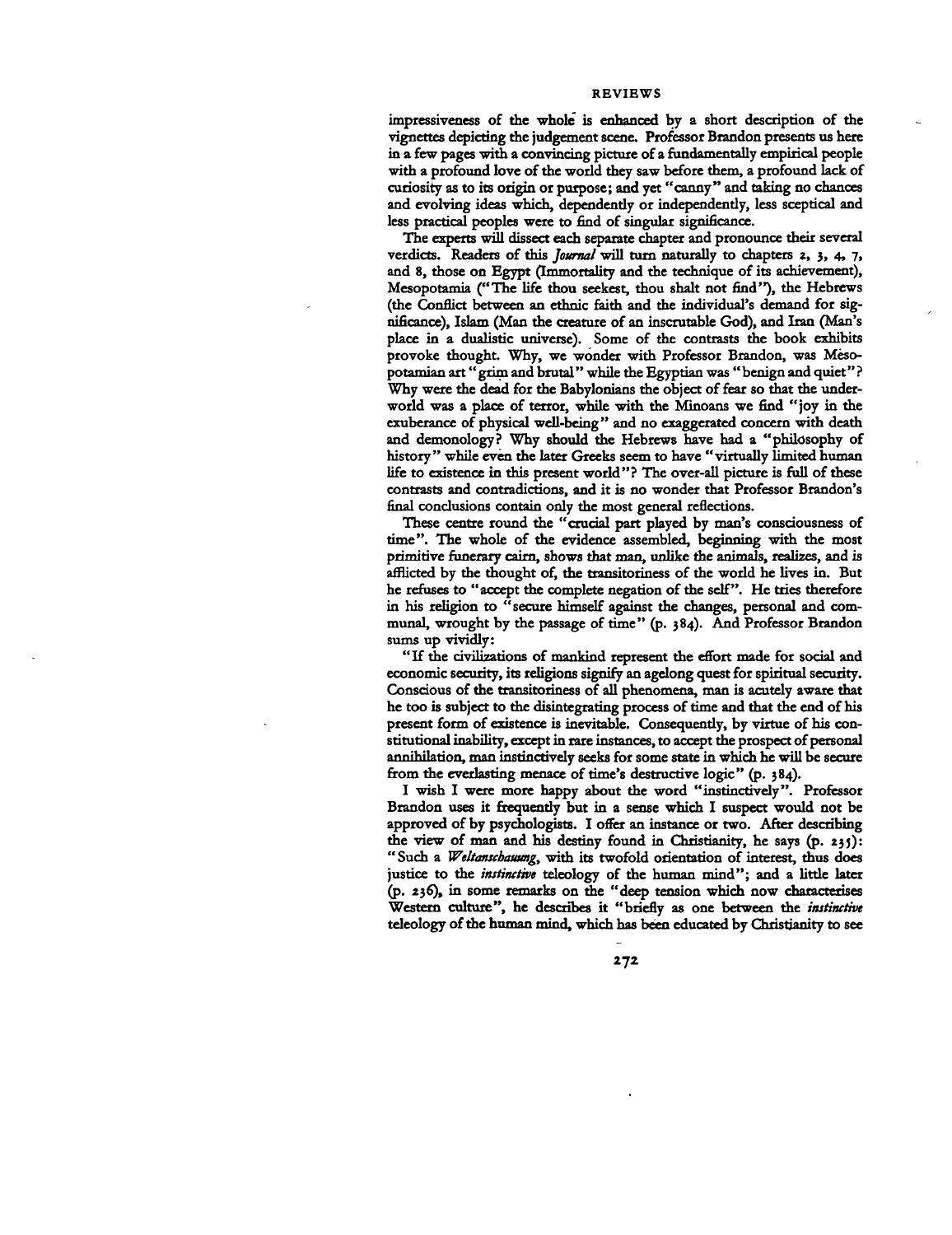**an essential significance in individual existence, and the conception of the universe as the field of the interplay of impersonal forces, where man and his needs and aspirations appear completely irrelevant". Similarly, we read in the chapter on Greek culture (p. 190): "In each generation, while there was indeed a probable majority of those with a predisposition to realism, there were also those who** *instinctively* **sought the comfort of a faith which assured them that there was hope of something better than the 'black death' which the Homeric heroes contemplated"; and in that on India: "The evidence which the twofold system of Sankara thus constitutes of the** *instinctive* **need felt by the ordinary man for the assurance of the care of a personal god" (p. 331). Yet in the chapter on China, although "in this part of the world man in the primitive period of his cultural development held that belief in the** *post-mortem* **existence of his own kind which, as we have now abundantly seen, may be regarded as** *instinctive* **to mankind" (p. 355), we read later (p. 371): "The native Chinese estimate of man's nature was such that the individual** *instinctively* **contemplated the future not in terms of his own survival as such but of that of the family of which he was a member." It is to the negation of this instinct ("man's basic** *instinct* **for the assurance of personal significance", p. 190) that Professor Brandon attributes the "failure" of Stoicism, to its adherence and, witness to it the uniqueness (and, through Christianity, the eventual triumph) of the religion of the Hebrews. But many peoples, in different times and climates, as Professor Brandon shows in connexion with the later and more developed Chinese, seem to have lived by their religion without this insistence on the "significance" of "individuals " (p. 1 \$ 2), and when the Jewish Pentateuch says (Lev. xxv. 23) " You are strangers and sojoumers with me", the rabbis comment: "Do not make yourselves all-important." We are left with the disturbing impression that, for Professor Brandon, "instinct" is the name given to those very theological preconceptions which he had offered so gallantly to eschew. It is as if the episcopal gaiters (if the levity be pardoned), having been expelled through the front door, have got in surreptitiously through the back disguised as shorts 1**

**The chapter on Christianity (v) rests largely on Professor Brandon's earlier book,** *The Fall of Jerusalem and the Christian Cburcb* **(S.P.C.K., 1951). It is crisp, clear and stimulating, and provides an admirable summary of a highly original attempt to resolve a long-standing but insufficiently appreciated puzzle. It is here that Professor Brandon's recognition of the need for a synoptic view finds, in one all-important theme, exemplary expression. The chapter on the Hebrews is much more conventional, and it is a pity that Professor Brandon did not see the necessity in this case too of giving a jolt to current microscopic analysis. He notes that the "writings of the ancient Hebrews are unique among the sacred literatures of mankind" in that they contain, both implicitly (in their narrative portions) and explicitly (in most of the rest) a "philosophy of history"; but when he comes to explain the nature of its theme he seems to stop short in the middle. He expounds it as that "the god of Israel had determined from a very remote period in the history of mankind to establish the Israelite people in the land of Canaan". "No clear reason", he says, "is given for this divine decision, but its eventual achievement, and then the vicissitudes of fortune experienced by the nation**

**18 273 ssvraii**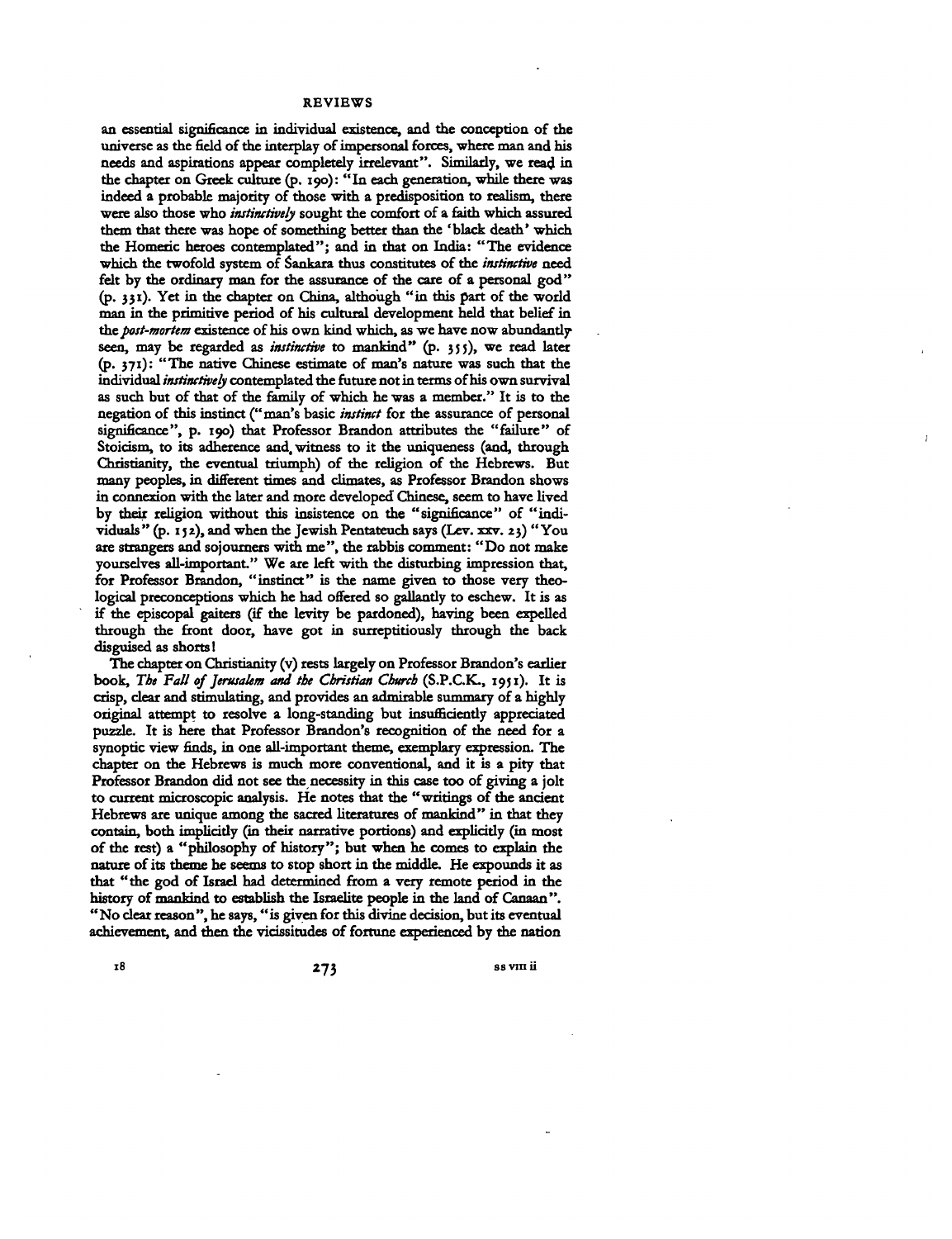**in the land in which its god had settled it, constitute the basic concern, so it appears, of Israelite religious thought" (p. 106). On " no clear reason is given for the divine decision" we are referred in a note to the later treatment (p. 128) of the story of Noah which recalls an earlier discussion of the problem in the author's** *Time and Mankind,* **and concludes with the words that "the Yahwist thus provides a convenient justification for the theme of the** *Patriarchal Saga,* **namely, that the subjugation of Canaan to the Israelites, the descendants of Shem, was the just punishment for an ancient crime". The "philosophy of history " which makes the Hebrew Bible "unique among the sacred literatures of mankind" boils down, then, to this, that the Israelites were put by their god for no apparent reason in somebody else's country, and the early narrative is "framed" in order to justify the maltreatment of the original inhabitants.**

**And this is the " basic concern, so it appears, of Israelite religious thought" I I wonder. I even wonder whether, if it had been," Israelite religious thought" would have been of any importance or interest even in its own day, much less in 1962. There is nothing "religious", so far as I can see, in a people being settled by "its" god in a piece of territory, or in its propagandists telling stories about its predecessors. This is a reversion to Judges xi and Chemosh. If there is anything significant about the "writings of the ancient Hebrews" it lies surely in its conscious recognition and presentation of "Yahweh" as being different** *in kind* **from Chemosh. Jephthah was a buccaneer, not a spokesman of a philosophy of history. His "history" is that of the F.O., not Lambeth Palace. The God of the Hebrew Scriptures, not always perhaps but certainly in his better moments, is something quite** special, and he showed this by choosing both the land and the people for a **special,** *and specified,* **purpose. The people is to be a holy people, and the land in which the holy people is to live a holy land: it is God's " holy mountain " in which men "do not hurt or destroy". This stares us in the face throughout the Pentateuch itself: "For I have chosen him [Abraham] that he may charge his children and his household after him to keep the way of the Lord by doing righteousness and justice"; "You shall be to me a kingdom of priests and a holy nation"; "You shall not do as they do in the land of Egypt,** where you dwelt, and you shall not do as they do in the land of Canaan, to **which I am bringing you"; "You shall be holy, for I the Lord your God am holy." The "philosophy of history" of the Hebrew scriptures is the demand that politics be made subordinate to ethics, history to morality, not the other way round. It is not the** *fact of* **choice but the** *end for which* **the choice was made which is "unique", and this end derives from the unique character of God. The " supreme theme of existence " was not, to quote Professor Brandon later (p. 144), " Yahweh's unique election of Israel to be his own people" but** *the. purpose of the* **election.**

**I shall doubtless be told that I am rewriting history, and that "purposes " and "ends" and "holiness" and "justice" are later and extraneous interpolations. That is as may be. I do not know whether there are any original, unquestionable, "atomic", "facts" apart from interpolations, any "historyin-itself" apart from our understanding; so-called facts are themselves interpretations or ideas. It is Professor Brandon himself who remarked on the uniqueness of the Hebrews in their manufacture of a "philosophy of history ".**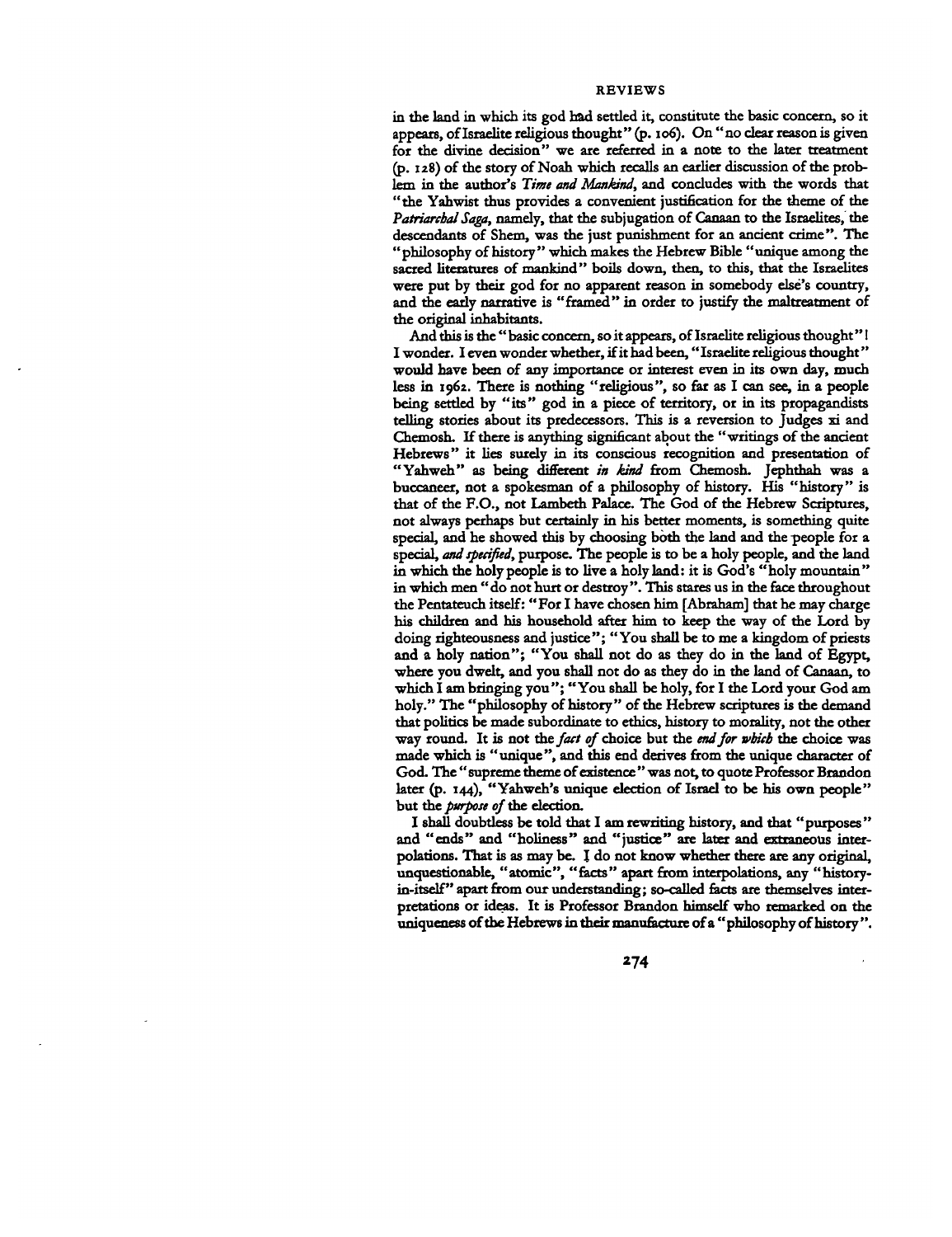**It may be that in his view (p. 107) this "philosophy of history" has perverted the "authentic record" and given it a "tendentious character" which can be revealed by literary analysis. I suggest that it is just this "tendentiousness" which constitutes the fact which is to be inquired into and which makes it worth inquiring into. It is precisely the departure from the "record" which shows the difference between "Yahweh" and Chemosh. The "tendentiousness"** *is* **the religion.**

**This consideration leads me to a more general point.**

**Professor Brandon, as explained, abjures the conventional way of studying religions in order to discover their conceptions of God, and the success of his book is due largely to the courageous way in which he carries out this difficult resolution. But in the last analysis is this method possible? Is there a better way of revealing man's idea of man than the study of man's idea of God? One need not refer to Xenophanes or Man Friday in order to realize that the gods of the Ethiopians are black or (as Spinoza put it) the gods of triangles triangular. I incline to feel that it is for this reason that, on a final summation, Professor Brandon's book, although astonishingly comprehensive and rich in detail, is ultimately incomplete and cries for supplementation. He himself admits the breakdown of his formula in his treatment of Islam. "Muhammad's doctrine of man and his destiny", he says (p. 250; cf. a similar remark on p. 243), "was essentially conditioned by his concept of God." May it not be necessary—would it not have been wiser—to have admitted the same in respect of all the rest? After all, religion, at least in the usual sense of the word, does centre on God! It has been defined, indeed, as God's intrusion into our lives. The most vivid and powerful ideas on man and his destiny are expressed therefore in man's idea of God.**

**But in this too Professor Brandon gives us the necessary hint himself, and in the words of that universal genius Augustine. "For Thou", he quotes (p. 26), "madest us for Thyself, and our heart is restless until it repose in Thee." From his own self-imposed limits Professor Brandon can only offer us the feet that throughout die long centuries of recorded time, and even in the dark backward of the palaeolithic age, man has rebelled against the idea of extinction, and religion is the myth and action he takes in seeking to evade it. But so jejune a conclusion after so exhaustive an inquiry and so remorseless a sifting of fact suggests that we should look further. Perhaps the "tendentiousness" of later interpretation might be called in evidence, perhaps even,** *in mode Augutim,* **the "restlessness" which prompts it Even die most rudimentary rock-tomb, the most elementary cave-drawing, may be held to evince a stirring of adventurousness, a stretching out towards something which is not merely human or bound up with human needs. A former professor of philosophy in Professor Brandon's own university spoke of the "nisus" of the whole universe towards the quality of deity, and he thought he could identify the religious feeling of die individual as a part of that cosmic urge. An earlier philosopher wrote:** *Sentimus experimurque not aeternos esse:* **is not this, too, perhaps, an dement in religion, and a positive element at that? Can we really believe that any religion is only, or is basically, the running away from the fact of death? And are not these premonitions, or intimations, of man's views on his nature and destiny as important, and as definite, as scholars' often conflicting interpretations of scratches on rock or daubs in**

**27J 18-a**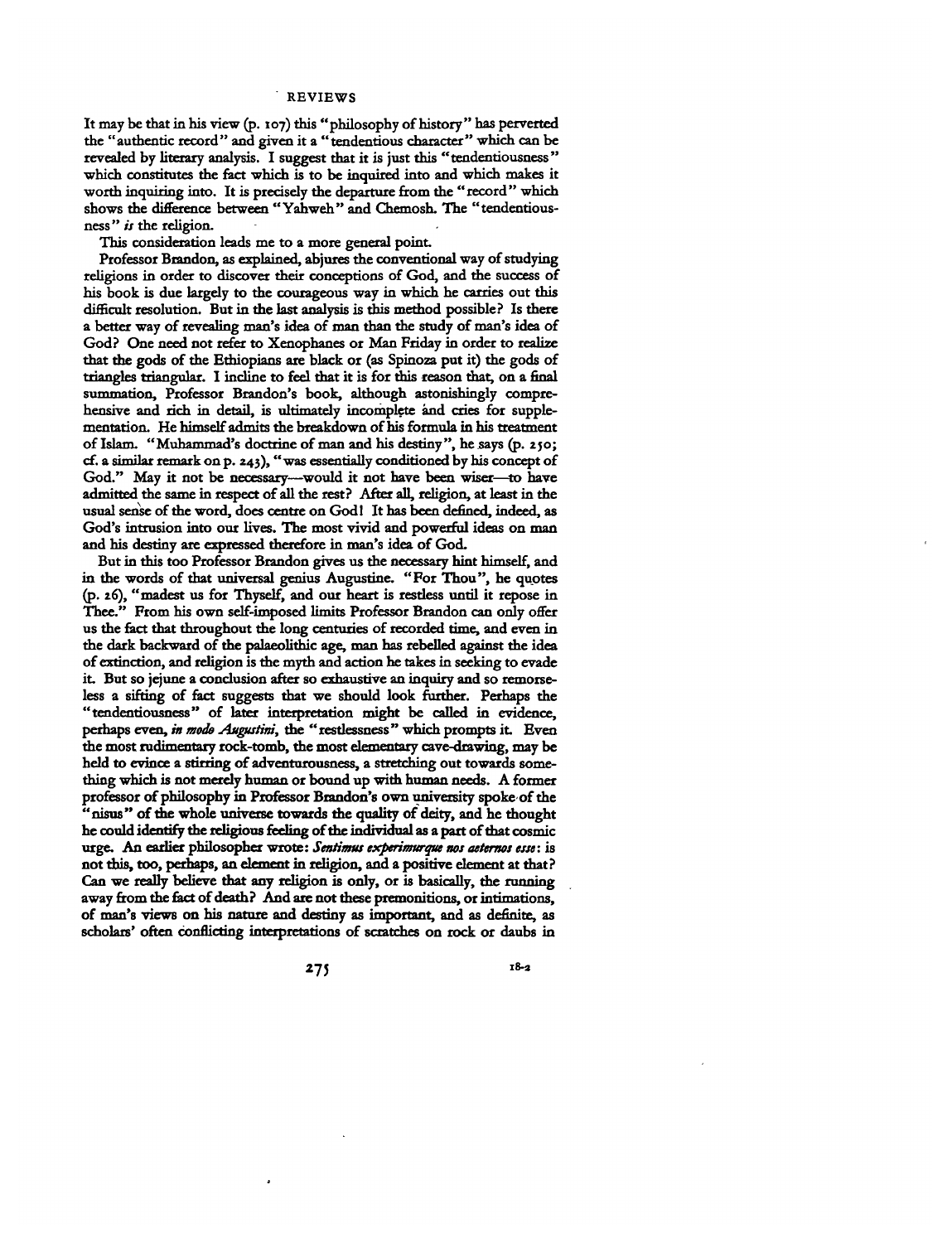**caves? Do we not perhaps overestimate the value of the alleged testimony from archaeology?**

**It has become an urgent matter for consideration whether we are right in** understanding religion, or for that matter anything else, in the light of the **achievement, real or imputed, of primitive man. Professor Brandon shows us the common denominator of faith, but "common denominators" are notoriously the "lowest". Perhaps the men of the pre-Frazer generation saw truer when they proclaimed the principle that the lower should be interpreted in the light of the higher, not the higher in the light of the lower. Aristotle (was it not?) remarked some time ago that if there is a better there is a best. Perhaps he (tool) was right, and perhaps herein, and not in recondite diggings into remote antiquity, lies the fruitful approach for human beings to the divine.**

**Professor Brandon is singularly helpful in drawing attention to the central place in these problems occupied by the fact of time and man's attitude towards it. But what is time and what has man seen in time ? Surely not only mutability, decay, degeneration, breakage, loss. Time means for man, as well as decay and dissolution, growth and improvement and ascent and novelty and increase and gain. Homer may salute time as the all-destroyer. In fact, time is more obviously the all-creator.**

**For surely time creates and is for us the medium of creation. The passage of the seasons—seedtime and harvest, sowing and reaping—means for us the** very possibility of physical life. That "whining schoolboy with his satchel"**does he not, before he loses teeth and eyes and the mourners go about the streets, produce a living image out of the marble, or a harmony out of a fog of sound, or an Ode to the West Wind from a jumble of words, or a Night Watch from canvas and paint? And what of moral change? Is not moral improvement also a fact of time, and as much so as disease and death; and is it not a fact which we welcome and do not bend all our energies to escape from or even evade? Professor Brandon emphasizes throughout his book the importance of "eschatology"; but eschatology is not only, and not principally, the doctrine of an individual or communal judgement after this life: it is not necessarily (although it sometimes is) "soteriological". It is a doctrine of " last things ", and it depicts the ideal life, not life as it is " here and now " but as it should be "then and there". It serves as a goal to which we strive** *in* **time, not a description of what may happen** *after* **time, "in** *that* **day there shall be an altar to the Lord in the midst of the land of Egypt"; "in** *that* **day shall there be a highway out of Egypt to Assyria"; "in** *that* **day it shall be said, Lo, this is our God, we have waited for him." The days of the "last things" are the "latter days" in which swords shall be beaten into ploughshares and every man sit under his vine and fig tree and none shall make them afraid. These visions, not yet fulfilled, offer a view of man's nature and destiny which is bound up with time, but time as healer and builder. They** see time as that which gives man his chance.

**It is this which would seem to constitute the "philosophy of history" so rightly pointed to by Professor Brandon as making the scriptures of the Hebrews unique. The individual life is of too restricted a compass to fulfil, under present conditions, what they would seem to consider the purpose of God. If I may revert to the call of Abraham, we are told that he was "chosen"**

*z-jG*